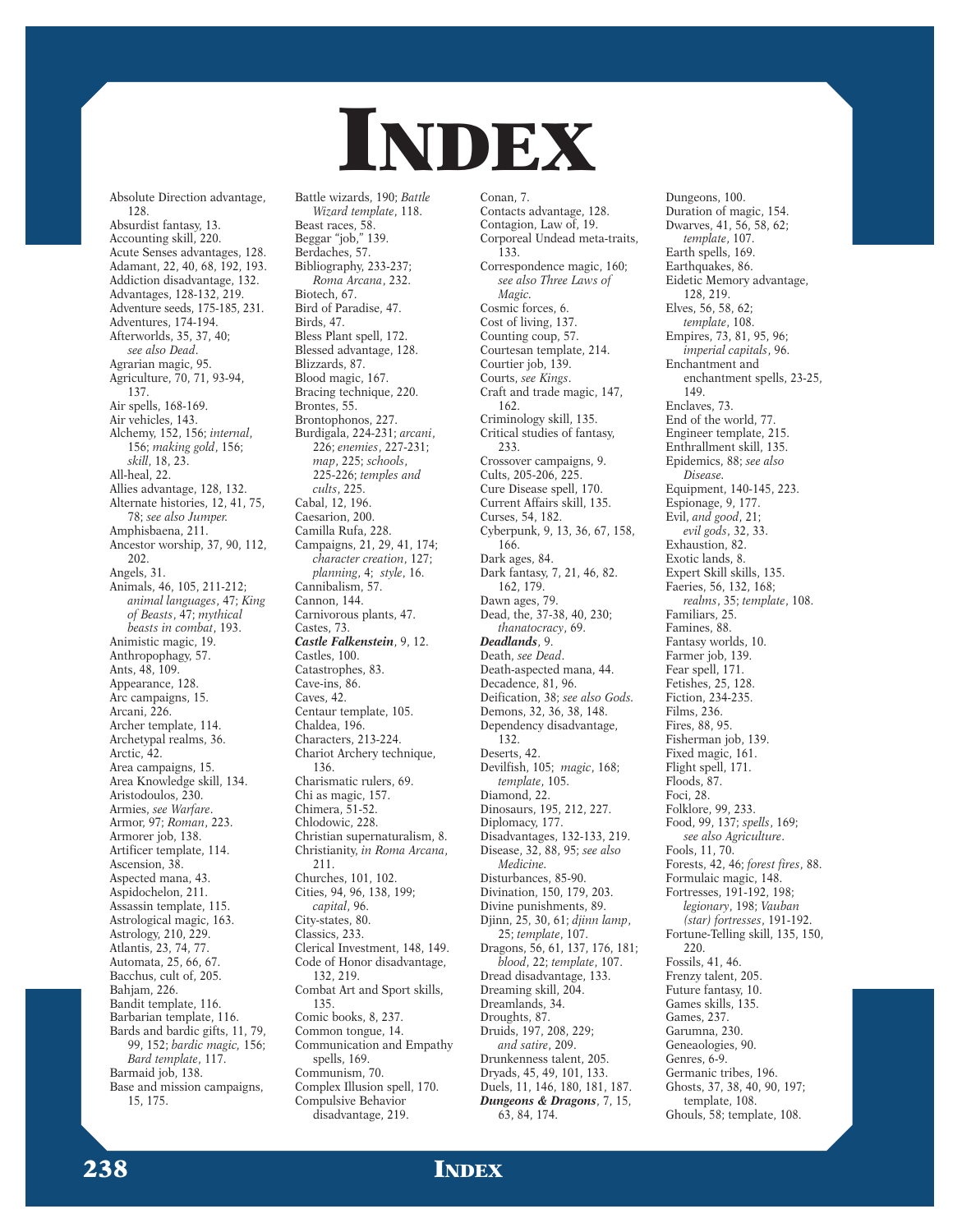Giants, 50, 51. Gladiator template, 215. Glamour, 69, 168, *see also Illusion.* Gliders, 104. Glorantha, 12. Gods, 6, 30, 31, 40, 45, 57, 96, 101, 102, 148, 151, 164, 201, 209; *divine punishments*, 89; *evil gods*, 32, 33; *offspring of gods*, 32, 55; *theophagy*, 57. Gold, 137, 156, 221. Golems, 25, 26, 53, 72. 131. Good and evil, 21, 58, 194. Governments, 69-70, 95. Grace talent, 205. Gryphons, 173. Guilds, 72, 94, 130. *GURPS* Third Edition, 237. Half-breeds, 32, 58. Halflings, 61; template, 109. Half-mortals, 32. Hang from Saddle technique, 136. Hazardous Materials skill, 135. Head of Orpheus, 28. Heal Plant spell, 171. Healers and healing, 11, 98, 176; *spells*, 169-170. Heaven, 35, 76, 176. Hedge wizards, 102, 103; *template*, 119. Hell, 36, 134, 175, 176, 182, 202. Herb Lore skill, 18. Herbal magic, 158. Herecine, 47. Hide spell, 170. High fantasy, 6, 46, 79. High magic, 151. Hippocampus, 211. History, 90; *historical beliefs about magic,* 151; *historical settings*, 10. Holy Man template, 120. Holy places, 101-102*; see also Sanctity.* Horror, 8. Horses, 105, 132, 225; *superior horse*, 105. Hunting, 176. Hurricanes, 87. Hybrids, 51, 67; *see also Half-Breeds*. Identify Plant spell, 171. Illuminated fantasy, 13. Illuminati, 70. Illusion Disguise spell, 170. Illusion Shell spell, 170. Illusion spells, 170. Illusions, 20, 108, 185; *see also Glamour.* Imp template, 109. Impossible environments, 42, 68. Income, 138. Independent Income advantage, 140. Industrial magic, 67. Infestations, 88.

Infinite Worlds, 195. Infinity Patrol, 196, 217. Information, 99. Inns, 98. Insects, 48, 53, 109. Insubstantiality advantage, 128. Internal alchemy, 156. Intrinsic magic, 18. Investigations, 179. Invisibility *advantage*, 129; *spell*, 170. Isis, 207. Isolates, 93. Jobs, 138-139. Jumper advantage, 129. Jungles, 42. Kabbalah, 27, 157-158, 161. King of Beasts, 47. Kings, 68, 70, 90, 95, 100, 137; *The King's Two Bodies advantage,* 128; *True King template,* 125. Knight template, 121. Lackey job, 139. Landslides, 86. Languages, 64; *animal*, 47. Larvae, 213. Law of Similarity, 44. Laws of magic, 19, 154, 163. Laws, 72, 74, 85, 93, 100, 216. Legends, 46; *see also Mythology.* Legionary template, 216. Legions, Roman, 198, 200. Lenses, 163. Levitation spell, 171. Ley lines, 44-45. Libraries, 99. Lich template, 113. Light and Darkness spells, 170. Light fantasy, 7, 46. Lighten Burden spell, 171. Lilith, 54, 132, 164. *Limes*, 196, 198, 204. Linguistics skill, 135. Loot, 91, 137, 140, 174, 189. *Lord of the Rings, see J.R.R. Tolkien.* Low fantasy, 6. Low magic, 147. Lycanthropes, 49, 59, 60. 111, 131, 133, 180, 196, 208; *Werewolf template*, 111. Maenads, 205. Magery, 18, 67, 129, 130; *frequency*, 103; *racial*, 165, 167-168; *special types of magery,* 129. Mages in Black, 20. Magic, 17; *agrarian*, 95; *alchemy as*, 156; *alternative and multiple systems*, 155-168, 172; *animistic*, 19; *astrological*, 163; *bardic*, 156; *chi as*, 157; *correspondence*, 160, 163; *craft*, 147, 162; *devilfish*, 168; *duration*, 154; *fixed*, 161; *formulaic*, 148; *industrial*, 67;

*intrinsic*, 18; *herbal*, 158; *high*, 151; *historical beliefs*, 151; *laws of magic*, 19; *low*, 147; *meditative*, 151, 161; *modular*, 162; *power levels*, 153; *psionics as*, 158; *range*, 154; *ritualization*, 155, 158; *sacrificial*, 165; *schools*, 102, 183; *shapeshifting as*, 159; *single*-*spell*, 148; *skill levels*, 153; *speed*, 154; *superpowers as*, 159; *systems*, 155; *talents as*, 159; *theistic*, 19; *and technology*, 64-67; *trance*, 151; *and warfare*, 190-194; *see also Alchemy, Enchantment, Runes.* Magical, *afflictions*, 133; *attributes*, 18, 21; *beings*, 29; *correspondences*, 19, 21; *disasters*, 89; *energy, see Mana*; *items*, 131; *landscapes*, 41; *networks*, 45; *objects*, 22-29; *realms*, 34-36; *technology*, 64-67; *see also Enchantment*. Magistrate template, 216. Magivores, 48. Mana, 18, 21, 30, 44, 67, 71, 132; *mana basins*, 43; *mana levels*, 29, 101;



*mana organs*, 22, 48.

Manorialism and manors, 93. Manticores, 48, 177. Maps, 41, 42, 91, 92; *creating*, 41. Market villages, 93-94. Martial arts, 8. Mathematics skill, 220. Matriarchy, 70. Matrilineality, 57. Medicine, *see Healers and Healing.* Meditative magic, 151, 161. Megalogryphontes, 195, 212, 227. Mercenary job, 139. Merchant template, 121. Meta-Spells, 170-171. Meta-traits, 133-134. Mind Control spells, 171. Mind-Sending spell, 169. Miracles, 151. Mistletoe, 22.

Mithraea, 199, 206-207. Mithril, 65. Modular Abilities advantage, 130. Modular magic, 162. Moly, 23, 48. Money, 137, 221; *see also Loot.* Monsters, 49-52, 89, 197. Moral attributes, 46. Motifs, 11, 14. Mountain ants, 48. Mountains, 42. Movement spells, 171. Multiple magic systems, 172. Myrmidons, 109. Mysteries, 179, 181-182. Mystery cults, 205-206. Mythic time, 75-76. Mythology, 6, 46, 77, 233. Named objects, 26, 132, 164. Named Possessions perk, 132. Names, Law of, 19. Naming magical arts, 150. Natural disasters, 86-87. Natural laws, 65. New beginnings, 85. Night Vision *advantage*, 130; *spell*, 170. No-Hands Riding technique, 136. Nonhumans, 14, 56, 230; *see also Races.* Nymphs, 45, 132, 202, 213, 230. Oaths, 70, 147, 179. Occupational templates, 114,  $214 - 219$ . Oceans, 42. Omens, 150. Orcs, 56, 58, 62, 177; template, 110. Orichalcum, 23. Orpheus, *head of*, 28. Outlaws, 14. Oz, 10, 42, 43, 44, 46, 70. Panthers (mythical), 49. Paranormal romance, 8. Parliament of Fowls, 47. Parthian Empire, 196. Patron advantage, 130. Peasant Adventurer template, 122. Peregrin template, 217. Perks, 132. Persian Empire, 9. Petards, 143. Pharmacy skill, 135. Philosopher template, 218. Philosophy, 210. Plagues, 88. Plains, 42. Planes, other, 12. Planetary spirits, 45. Planets, 10, 39-40. Plant spells, 171. Plants, 46; *carnivorous*, 47. Pocket universes, 36. Point campaigns, 15, 175. Point costs, 18. Police procedurals, 9, 81, 180. Portal fantasy, 13. Possessed creatures, 52.